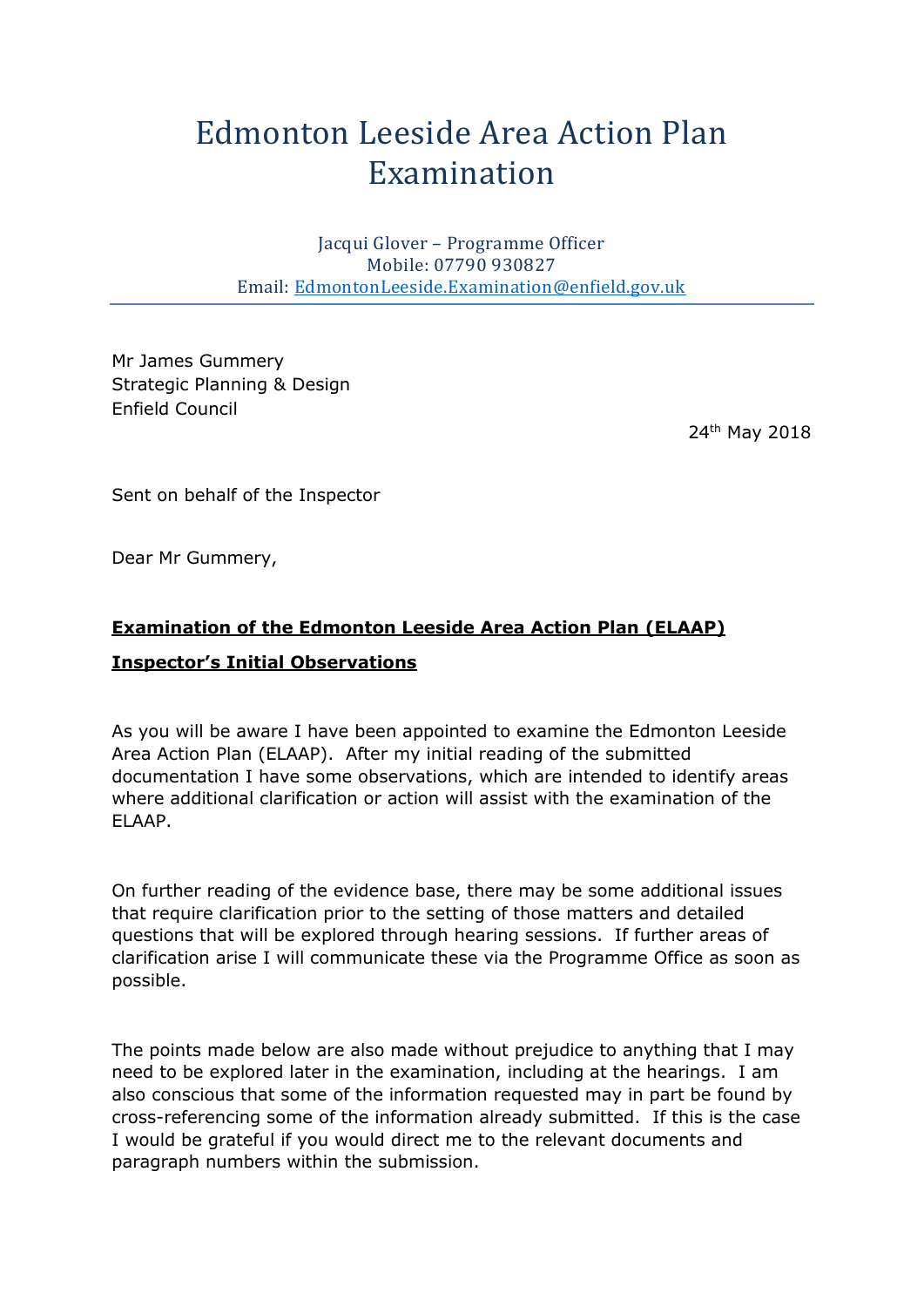I would be grateful for a response to each of my initial points by Friday  $8<sup>th</sup>$  June 2018.

# **Background Information.**

The most up to date land ownership plan appears to be that which is included within the *Meridian Water Spatial Framework*. In order to assist with the consideration of deliverability a more up to date land ownership plan would be helpful. I would be grateful if one could be provided.

Furthermore, an update as to the Council's progress in selecting a preferred development partner should also be provided.

## **Duty to Co-operate**

The Regulation 22 Statement provides background as to the dialogue which has occurred with neighbouring authorities. The Council have also provided copies of the minutes from the various meetings. These should be placed in the examination library. Furthermore, in order to assess whether the Duty to Cooperate has been met, the Council should also provide details of any on-going arrangements for cross boundary working with each of its neighbouring local authorities. How is the planning work of the various planning authorities coordinated? Are there any standing arrangements/protocols/memorandums of understanding which are in place? The Council may wish to provide a revised Duty to Co-operate Statement incorporating these details if applicable.

# **Habitat Regulations Assessment (HRA)**

Natural England have expressed reservations as to the contents of the HRA and whether the AAP provides appropriate mitigation for the effects of recreational disturbance on the Walthamstow Reservoirs SSSI/Lee Valley SPA/Ramsar Site. I attach significant weight to the views of Natural England as they are the appropriate conservation body under the Habitats Regulations. The Habitat Regulation Assessment states that policies EL19 and EL20 (Picketts Lock site) will mitigate recreational impacts.

Can the Council advise me on whether there has been any dialogue with Natural England following publication of the ELAAP in response to their reservations on the HRA and the approach to mitigating any likely significant effects?

In the light of the "*People over Wind, Peter Sweetman v Coillte Teoranta*" judgment in the Court of Justice of the European Union (CJEU) the Council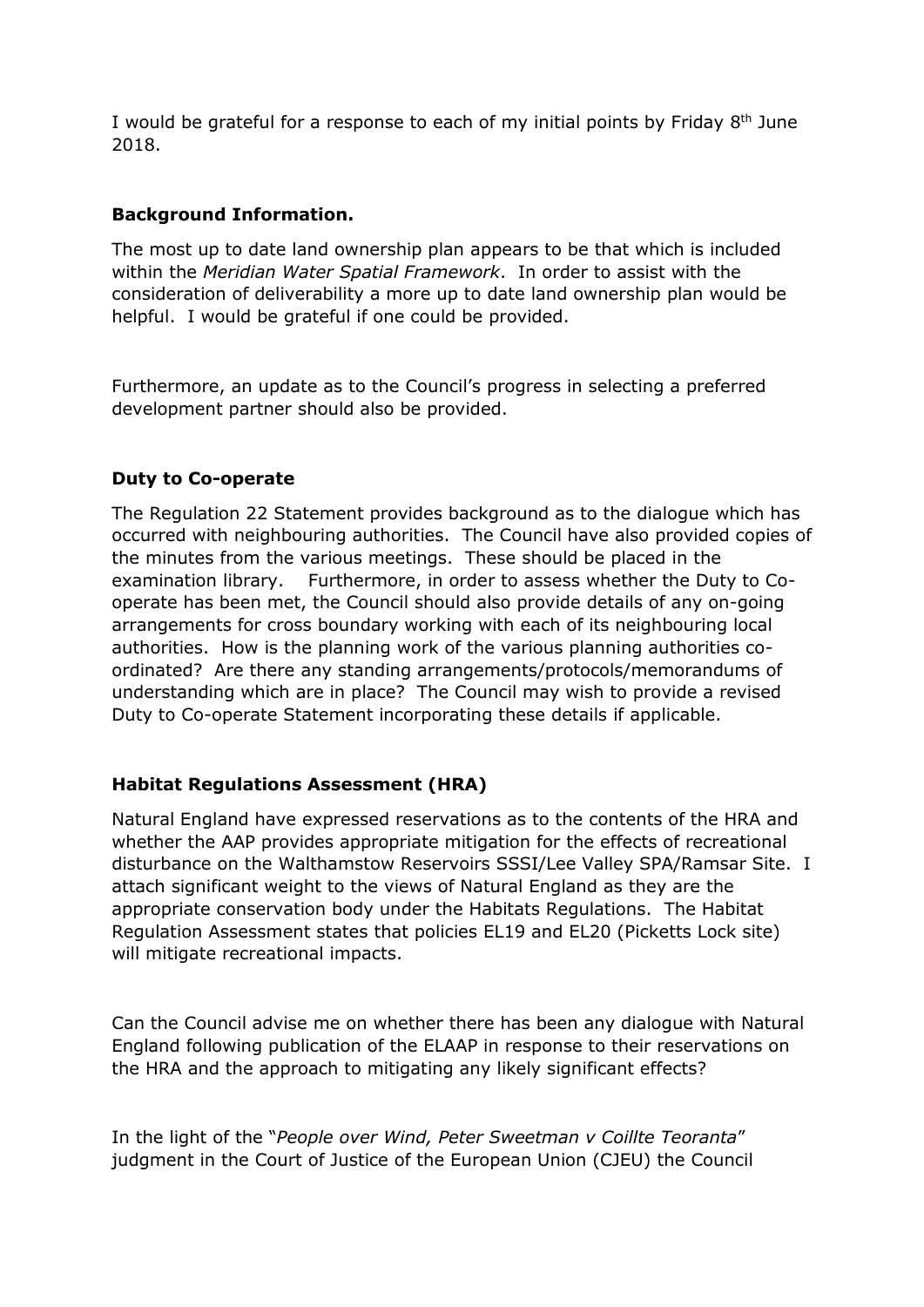should consider whether the screening assessment needs to be revisited in relation to the potential effects of the AAP on the Lee Valley SPA.

# **Sustainability Appraisal**

The Sustainability Appraisal (SA) should identify, describe and evaluate the likely significant effects of implementing the plan and reasonable alternatives, with the aim of establishing that the plan is the most appropriate. Reasonable alternatives are the different options considered in developing the policies; they must be sufficiently distinct to enable comparisons to be made of their different sustainability implications, and they must be realistic and deliverable.

The SA focusses on options based on 2 variations relating to housing numbers, choosing 8,000 dwellings and 10,000 dwellings, 3,000 jobs versus 6,000 jobs and variations in relation to dwelling type. This gives 8 potential models. None of the models take into account the impact of lower housing or employment models, as per the adopted plan and the SA contains very limited information as to why a lower threshold for development has been discounted as a reasonable alternative. The SA also contains only 1 scenario where SIL is retained and refers to only "some" SIL retention. A single route is also defined for the eastwest link referred to as the Causeway.

With this in mind, what factors have determined the selection of alternative options for the SA? Is the Council assured that the SA has been robustly prepared with a comparative and equal assessment undertaken of each reasonable alternative?

Taking into account the findings of the SA, how has the SA process informed the selection, refinement and publication of proposals in the AAP?

#### **Consistency with the Core Strategy and Quantum of Development**

One of the aims of the AAP is transformational change which proposes significantly higher levels of housing and employment than the *Core Strategy*, *London Plan* or *Upper Lee Valley Opportunity Area Planning Framework*. The Council have identified increased housing requirement for the Borough as part of the impetus for increased growth at Meridian Water. How does the very significant level of growth envisaged at Meridian Water fit into the emerging Strategy for the rest of the Borough?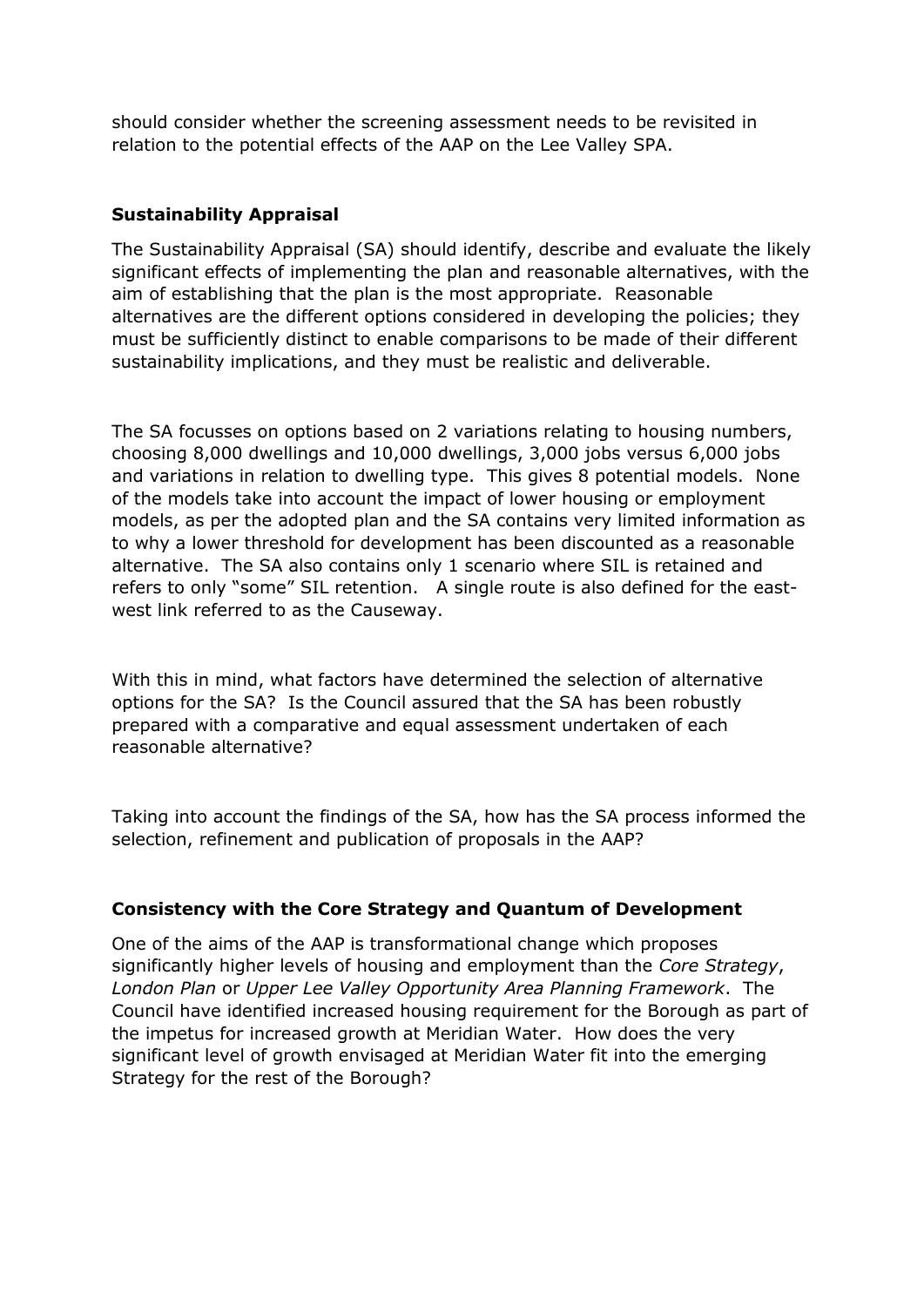The spatial scenarios in Table 3.1 of the Housing and Supporting Infrastructure Document contains amounts of developable land for each spatial scenario. How was this derived?

How far do the Council's assumptions in terms of development capacity for Meridian Water take full account of:

- 1) The operational requirements of existing land-owners and operators. I note that in paragraph 4.2 of the Meridian Water Scenario Testing building footprints were excluded but not car parks?
- 2) The potential extent of Consultation Zones identified by the Health and Safety Executive? I do not have access to this information so cannot conclude whether this is significant:
- 3) Potential restrictions due to major underground infrastructure;
- 4) The potential effect of Source Protection Zones and potential contamination identified by the Environment Agency;
- 5) The effect of planning for flood risk.

The Scenario Testing also refers to delivery of social infrastructure at 90% (paragraph 2.3). What is meant by this?

The Scenario Testing appears to identify land owned by Thames Water (south of the north circular and east of Harbet Road) as Open Space. Can you advise whether this land is included in assumptions of open space made in section 5.6 of the scenario testing?

#### **Housing**

Policy EL1 Part A refers to a minimum of 35% affordable housing measured as a proportion of the total number of units, or in part based on the proportion of habitable rooms. This appears ambiguous, which approach does the Council intend to take, and why?

# **Industrial Land**

The AAP makes assumptions in relation to potential job generation within Meridian Water. The evidence for this appears to be contained in the Evidence base for Employment Land, Industries and Jobs Report dated November 2016. Please advise if there is any additional evidence or information in relation to projected employment which I should be aware of.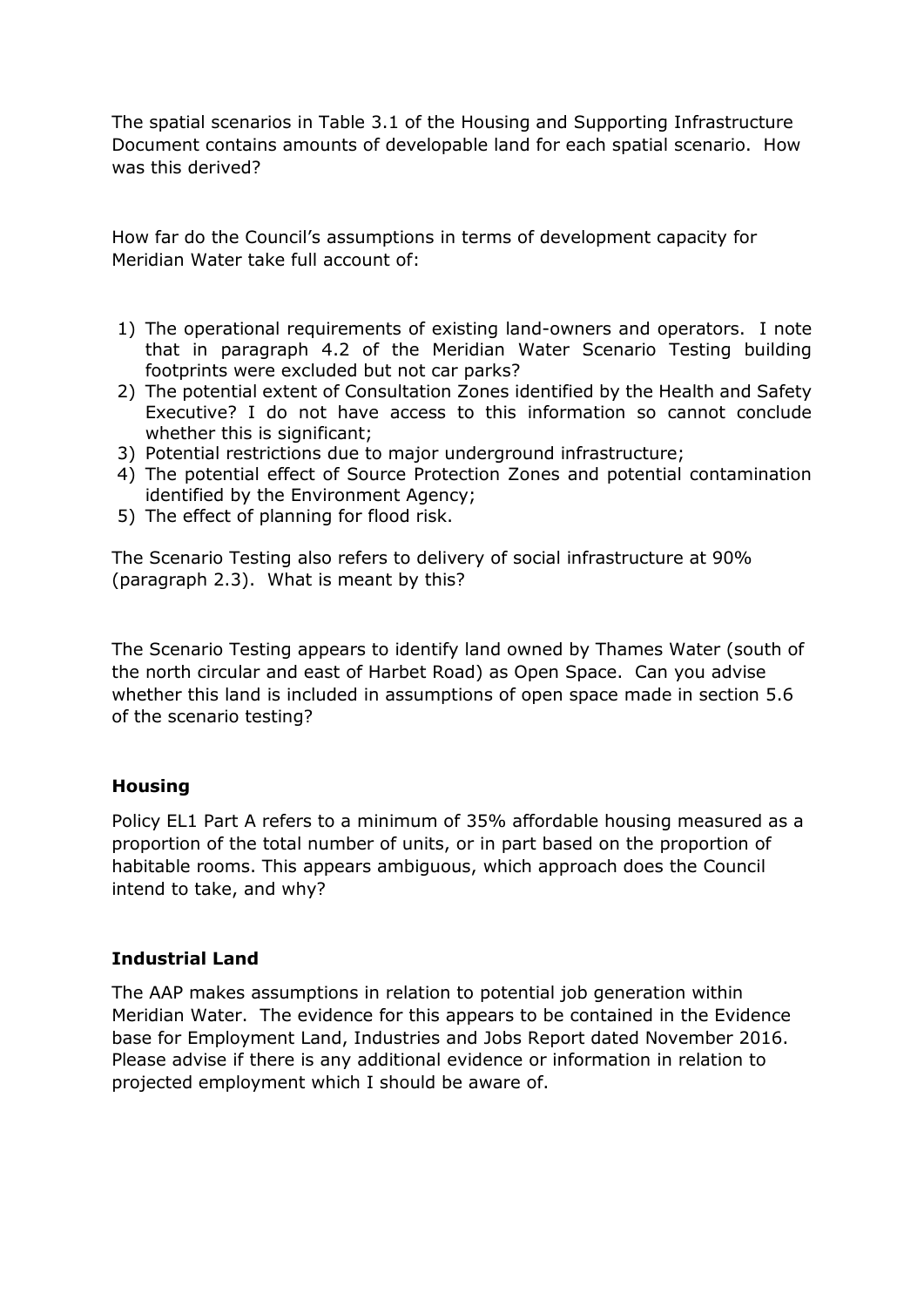## **Flood Risk**

The plan strategy in relation to flood risk is based on the recommendations of the 2013 Strategic Flood Risk Assessment (SFRA). This recommends a sitespecific Flood Risk Assessment (FRA) is submitted for each individual planning application and that in making more detailed allocations for development through the Local Plan, the Council will apply the Sequential Test within the Meridian Water area in order to direct development to areas of low flood risk. The SFRA is now of some age and was commissioned to inform the redevelopment of the site when the quantum of development envisaged was significantly lower.

Taking this into account, are the Council satisfied that the 2013 Level 2 SFRA and the recommendations within it provide a sound basis on which to base the comprehensive redevelopment of Meridian Water? Furthermore, the SFRA recognises that the redevelopment of the site represents an excellent opportunity to improve flood risk management. The Council should provide an indication of how far flood risk has been taken into account in the indicative masterplan for the site.

## **Transport**

The AAP seeks to increase public transport accessibility throughout the AAP area and to improve east west links by constructing The Causeway. Can the Council advise if any other routes for the road were considered and discounted?

Furthermore, taking into account the concerns of Highways England, can the Council advise how they have considered the impact on the strategic road network, and on what basis they are satisfied that a site by site approach to cumulative traffic impact from the totality of development at Meridian Water, will be appropriate. In addition to the Transport Review by ARUP dated 15 December 2016 can the Council point me to any further transport analysis if it is available?

#### **Edmonton Eco-Park**

This section of the plan appears to have been substantially rewritten. For ease of reference can the Council supply an updated piece of text for this section showing the proposed revisions only.

#### **Individual policies**

Some of the individual policies refer to Supplementary Planning Documents (SPDs). SPDs are not adopted plan policies and as such policies in a plan should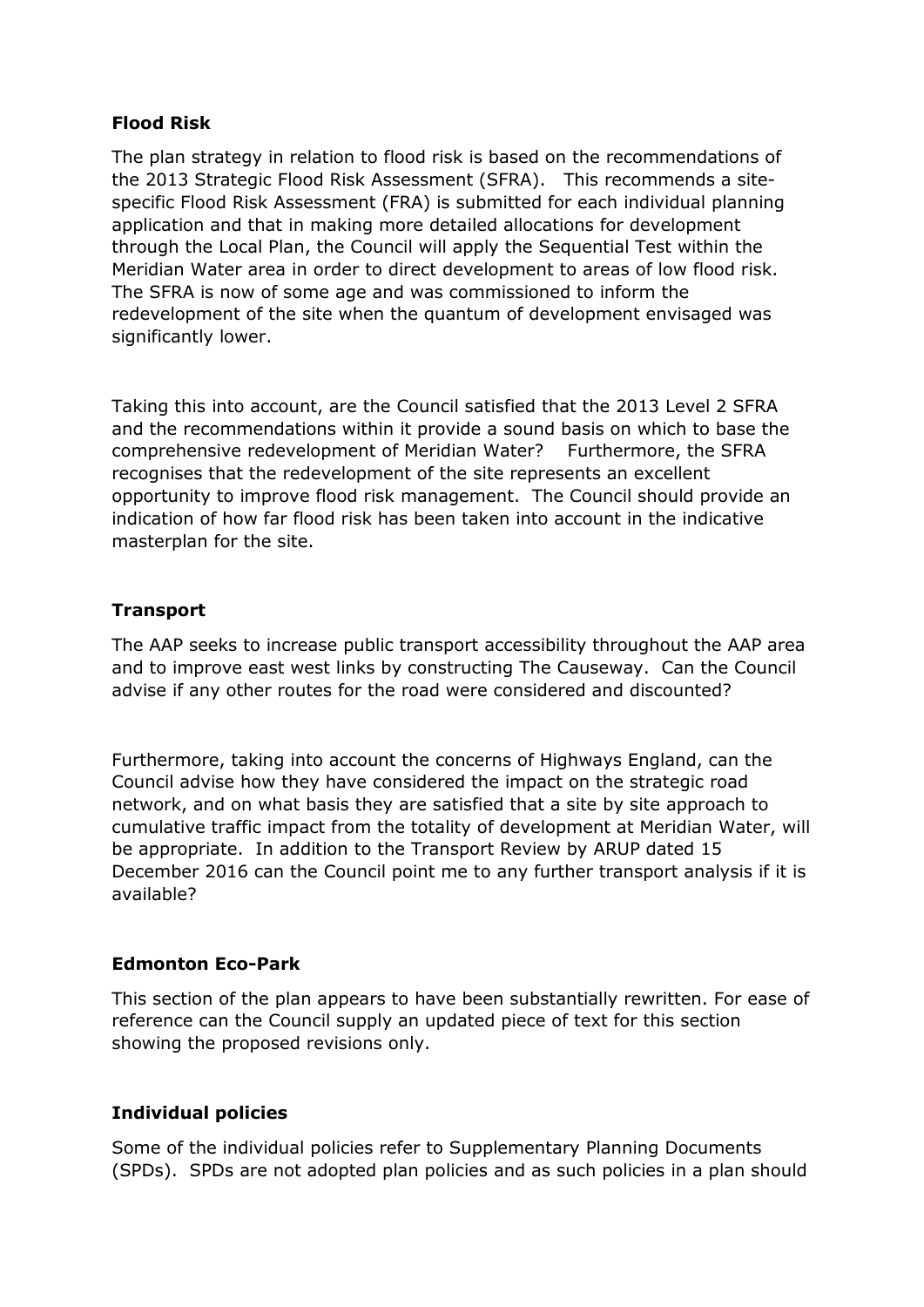not require compliance with them. Are the Council satisfied that in such cases the proposed wording is acceptable in this regard? Furthermore, some of the proposed policies explicitly require that SPDs comply with the guidance within the policy. What is the rationale for this? Is the Council anticipating that some SPDs will not be prepared by the Council?

#### **Proposed Modifications**

For the purposes of the Examination, changes to the plan need to be referred to as "main or "additional" modifications. The submission contains a schedule of "minor" modifications. A separate schedule should also be kept for any main modifications. The schedules should be kept as a 'live' document throughout the examination process and posted onto the Examination website with the latest version available just prior to the hearing sessions.

The distinction between 'main' and 'additional' modifications reflects the provisions of Sections 20 and 23 of the Planning and Compulsory Purchase Act 2004. Any change to the wording of a policy or supporting text necessary to make the plan sound should be presented as a main modification. Please note that any change to the text of the plan which directly relates to and/or would generate a change to the Policies Map should also be recorded as a main modification. Whilst the changes to the Policies Map are not in themselves main modifications (due to the legislation) there will also be a need for the Council to keep a separate running schedule of changes to the Policies Map. Each modification will need a bespoke reference.

Appendix C of the Regulation 22 Statement includes an initial response from London Borough of Enfield (LBE) on the Consultation Responses to the AAP. A number of these refer to on-going dialogue with the consultee, or to the Council seeking discussions.

At this point can the Council provide an indication of any discussions that have taken place since the production of the Regulation 22 statement, along with their outcome? In particular it would be helpful to know at an early stage whether such discussions are likely to lead to any main modifications to the AAP. The Council should also consider producing Statements of Common Ground with key stakeholders in order to allow the hearings to focus on key issues of dispute.

#### **Conclusion**

These initial observations and questions do not mean that I have reached any conclusions on whether or not the plan is sound and legally compliant. If the